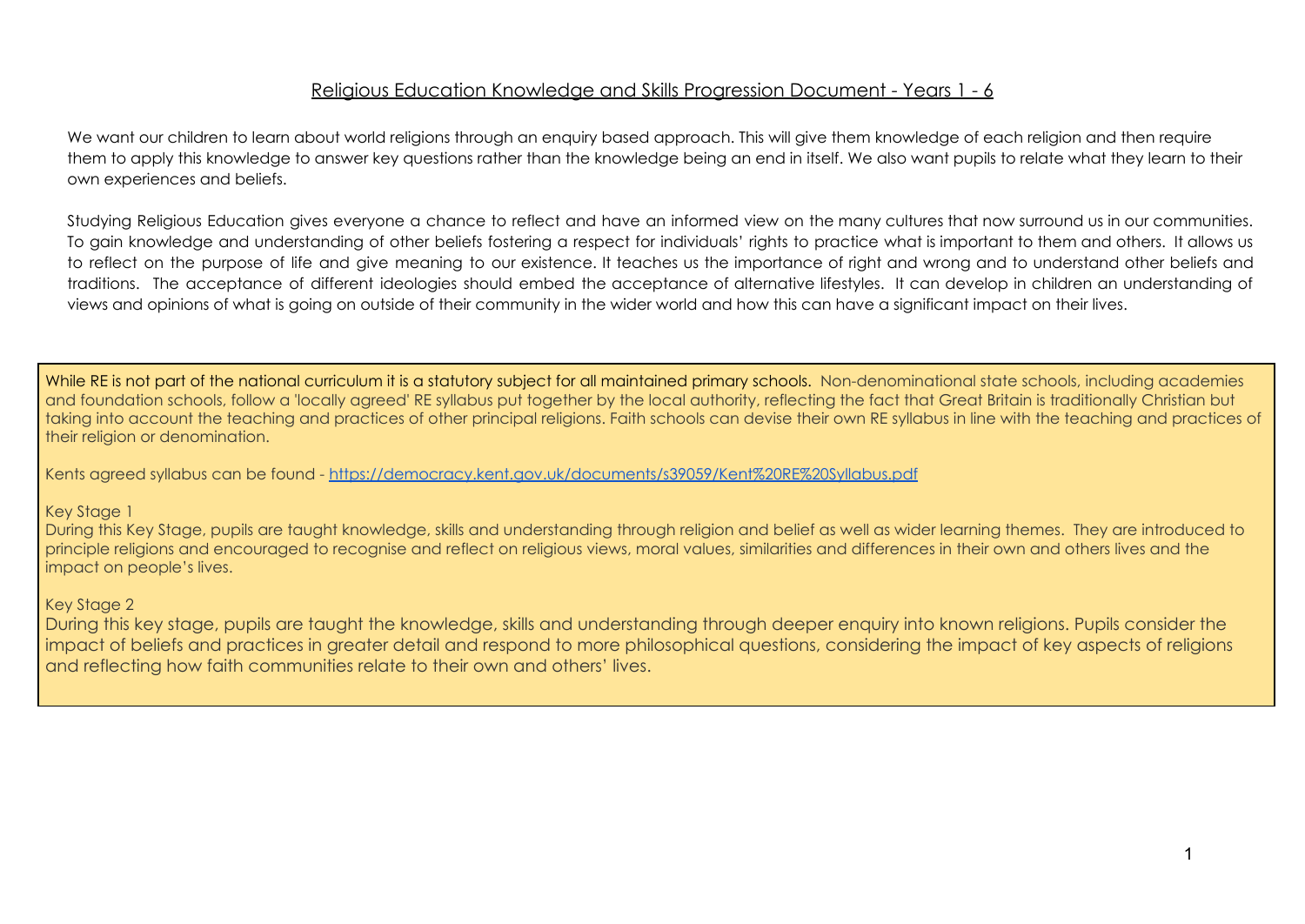| Year<br>Group | Knowing about and understanding<br>religious worldviews                                                                                                                                                                                                                                                                                                                                                                                                                                                                                                                                                                                                                                                                                                                                                                                            | <b>Expressing and communicating ideas</b><br>related to religions and worldviews                                                                                                                                                                                                                                                                                                                                                                                                                                                                                                                                                                                                                                                                                                                                                      | <b>Gaining and deploying the skills for</b><br>studying religions and worldviews                                                                                                                                                                                                                                                                                                                                                                                                                                                                           |
|---------------|----------------------------------------------------------------------------------------------------------------------------------------------------------------------------------------------------------------------------------------------------------------------------------------------------------------------------------------------------------------------------------------------------------------------------------------------------------------------------------------------------------------------------------------------------------------------------------------------------------------------------------------------------------------------------------------------------------------------------------------------------------------------------------------------------------------------------------------------------|---------------------------------------------------------------------------------------------------------------------------------------------------------------------------------------------------------------------------------------------------------------------------------------------------------------------------------------------------------------------------------------------------------------------------------------------------------------------------------------------------------------------------------------------------------------------------------------------------------------------------------------------------------------------------------------------------------------------------------------------------------------------------------------------------------------------------------------|------------------------------------------------------------------------------------------------------------------------------------------------------------------------------------------------------------------------------------------------------------------------------------------------------------------------------------------------------------------------------------------------------------------------------------------------------------------------------------------------------------------------------------------------------------|
|               | It is important for our pupils to learn<br>about different religions so they can be<br>open minded and informed when they<br>meet people from other cultures and<br>belief backgrounds.                                                                                                                                                                                                                                                                                                                                                                                                                                                                                                                                                                                                                                                            | Through communicating different<br>religious ideas and worldviews in a<br>variety of ways children will develop<br>confidence expressing the religious<br>ideas and practices of all faiths in an<br>informed and respectful manner.                                                                                                                                                                                                                                                                                                                                                                                                                                                                                                                                                                                                  | The thinking and enquiry skills that pupils<br>learn through RE lessons will help them<br>throughout their lives. The importance<br>of being able to see another's point of<br>view and apply their own moral<br>framework.                                                                                                                                                                                                                                                                                                                                |
| KS1           | *Identify a special time they celebrate<br>and what celebration means.<br>*Begin to reflect on their own<br>experiences of attending ceremonies.<br>*Recognise some symbols and images<br>used to express ideas.<br>*Recognise that there are special<br>places where people go to worship and<br>talk about what people do there.<br>*Understand and respect that people<br>have different values and beliefs.<br>*Talk about a belief in God for some<br>communities.<br>*Talk about some of the stories that are<br>used in religious contexts and why<br>people still read them.<br>*Identify objects used in worship in<br>religions.<br>*Talk about ways in which religious<br>figures are special.<br>*Recognise that some people believe<br>God created the world so we should<br>look after it.<br>*Retell some stories behind festivals. | *Recognise that sacred texts contain<br>stories which are special to many<br>people and should be treated with<br>respect.<br>*Talk about things that are special to<br>themselves and others.<br>*Talk about how religions teach people<br>that sacred texts are valuable, giving<br>simple examples.<br>*Talk about what is special and of value<br>about belonging to a group that is<br>important to them.<br>*Show an awareness that some people<br>belong to different religions.<br>* Identify ways that festivals are marked<br>and identify how this might make<br>people feel.<br>*Talk about special religious days and<br>give examples of what might be done<br>to celebrate.<br>*Talk about ways in which stories,<br>objects, symbols and actions show what<br>people believe.<br>*Identify ways that some people make | *Ask some questions about believing in<br>God and offer some ideas of their own.<br>*Ask and suggest answers to questions<br>arising from stories across more than<br>one faith.<br>*Describe some of the ways in which<br>people use music in worship and talk<br>about how different kinds of music<br>makes them feel.<br>*Talk about issues of good and bad,<br>right and wrong arising from stories.<br>*Use creative ways to express their own<br>ideas about religious stories.<br>*Respond to examples of cooperation<br>between different people. |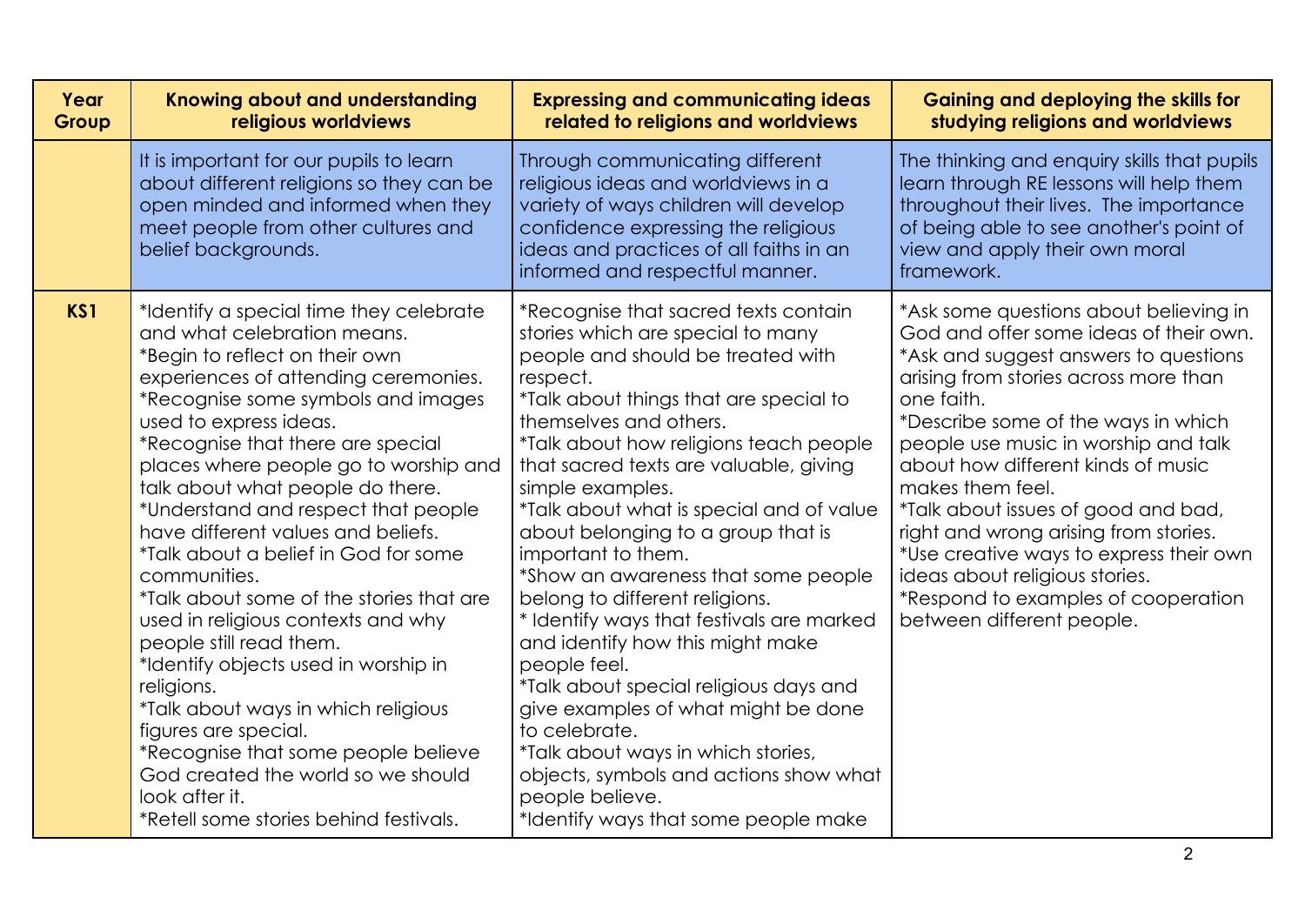|                                 | * Retell stories about care for each<br>other and the world.<br>*Recognise religious objects and<br>suggest why they are important and<br>how they are used.<br>*Retell religious stories from more than<br>one faith and explain what they mean.                                                                                                                                                                                                                                                                                                                                      | a response to God by caring for others<br>and the world.                                                                                                                                                                                                                                                                                                                                                                                                                                                                                                                                                                                                                                                                                                                                                                                                                                                         |                                                                                                                                                                                                                                                                                                                                                                                                                                                                                                                                                                                                                          |
|---------------------------------|----------------------------------------------------------------------------------------------------------------------------------------------------------------------------------------------------------------------------------------------------------------------------------------------------------------------------------------------------------------------------------------------------------------------------------------------------------------------------------------------------------------------------------------------------------------------------------------|------------------------------------------------------------------------------------------------------------------------------------------------------------------------------------------------------------------------------------------------------------------------------------------------------------------------------------------------------------------------------------------------------------------------------------------------------------------------------------------------------------------------------------------------------------------------------------------------------------------------------------------------------------------------------------------------------------------------------------------------------------------------------------------------------------------------------------------------------------------------------------------------------------------|--------------------------------------------------------------------------------------------------------------------------------------------------------------------------------------------------------------------------------------------------------------------------------------------------------------------------------------------------------------------------------------------------------------------------------------------------------------------------------------------------------------------------------------------------------------------------------------------------------------------------|
| <b>Lower</b><br>KS <sub>2</sub> | *Retell stories linked to festivals and say<br>why they are important to believers,<br>linking on to making connections<br>between stories and festivals.<br>*Recall and name some of the ways<br>religions mark milestones of<br>commitment.<br>*Retell and suggest the meanings of<br>stories from sacred texts about people<br>who encountered God.<br>*Recall and name some stories from<br>sacred texts that inspire and how they<br>are connected.<br>*Describe what some believers say or<br>do as they pray.<br>*Give simple definitions of some key<br>religious terminology. | *Recognise and identify some<br>differences between religious festivals<br>and other types of celebrations.<br>*Describe and suggest meanings for<br>symbols and other forms of religious<br>expression, linking on to using<br>appropriate vocabulary.<br>*Identify beliefs about God.<br>*Respond thoughtfully to examples of<br>how praying helps religious believers.<br>*Recall and talk about some rules for<br>living in religious traditions.<br>*Give examples of rules for living from<br>religions and suggest ways in which they<br>might help believers with difficult<br>decisions.<br><i>*Consider similarities and differences</i><br>between beliefs and behaviour in<br>different faiths.<br>*Identify how and say why it makes a<br>difference to people's lives to believe in<br>God.<br>*Give examples of ways in which some<br>inspirational people have been guided<br>by their religion. | *Suggest some ideas about good ways<br>to treat others arising from their learning.<br>*Find out about at least two teachings<br>from religions about how to live a good<br>life.<br>*Ask questions and suggest some of<br>their own responses to ideas about<br>God.<br>*Discuss their own and others' ideas<br>about why humans do bad things and<br>how people try to put things right, linked<br>to restorative justice.<br>*Make links between values and<br>commitments, including religious ones,<br>and their own attitudes or behaviour<br>*Discuss their own ideas about how<br>people decide right and wrong. |